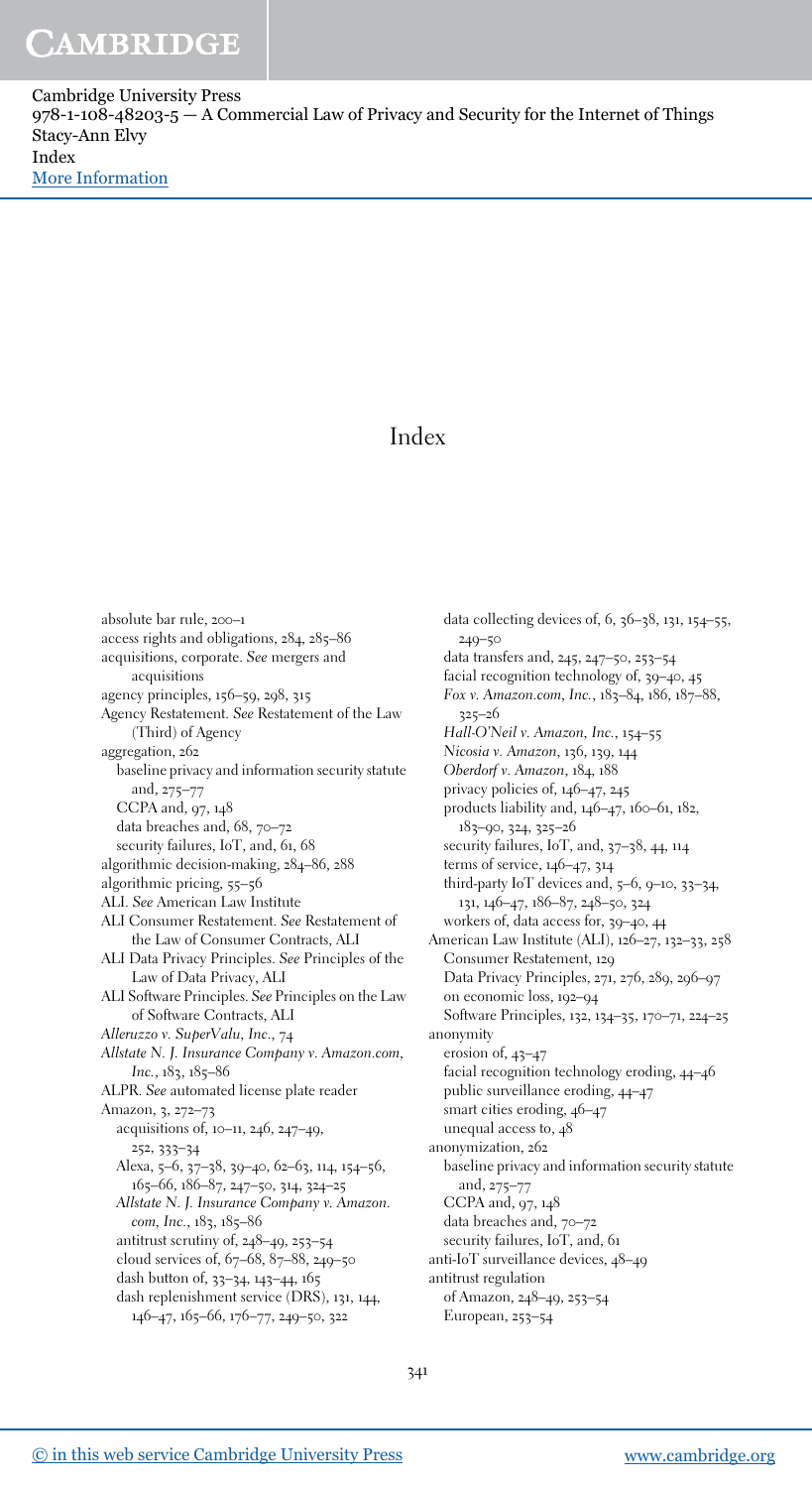Cambridge University Press  $978-1-108-48203-5 - A$  Commercial Law of Privacy and Security for the Internet of Things Stacy-Ann Elvy Index [More Information](www.cambridge.org/9781108482035)

342 Index

antitrust regulation (cont.) of Google, 253–54, 334 of mergers and acquisitions, 248–49, 253–55, 333–35 reforms for, 333–35 Antman v. Uber Techs., Inc., 73–74 Apple, 249 acquisitions of, 246 Facebook research mobile app banned by, 52, 53–54 with Google, contact tracing work of, 3–4 iPhone, 50–52 Siri, 6, 62–63, 155–56 Applebaum v. Lyft, Inc., 135, 137–38 artificial intelligence, 155–56, 157–58, 159 asset collection technology, 196, 201, 233 ALPR, 208–9, 218, 220, 231, 332 in auto title lending, 233–34 baseline privacy and information security statute for, 332–33 CFPB consumer complaints on, 209, 211–12, 216–17, 219, 233–34 cure, right to, and, 219 data transfers with, 217–18, 236–37, 243 debt criminalization tactics and, 196–97, 234–35, 236–37, 238–39, 241–43, 312–13 disclosure forms for, 209–12, 214–15, 217 discrimination enabled by, 220, 221–22, 240–43, 332 FTC on, 222 geofencing, 207–8, 215–16 location data collected with, 213–15, 227 in non-vehicle products, 222–23 post-default harms of, 218–20, 223, 332 post-transaction digital control with, 8–9, 19–20, 221–23, 229–31 pre-default harms of, 212–18, 332 regulating, recommendations for, 328–29, 332–33 repossession law and, 223–29 SID, 204–12, 213, 214–15, 216–20, 223, 226–27, 229–31, 233–34, 332 state statutes addressing, 223–31 UCC and, 15, 19–20, 223–24, 225, 228, 230–31, 333 auto lending industry, subprime, 201–2, 203–4, 206, 210–11 ALPR in, 208–9, 218, 220, 231, 332 Bankruptcy Code and, 19–20, 127–28 BHPH dealers in, 202 CFPB and, 197, 203, 209, 211–12, 216–18, 219, 233–34, 235–36, 241 cure, right to, and, 219 dealer markups in, 202–3, 241, 332–33 deficiency in, 200–1, 232–33, 234, 241

discrimination in, 203, 220, 221–22, 239–43, 332 geofencing in, 207–8, 215–16 post-transaction digital control in, 8–9, 19–20, 196, 221–23, 229–31 regulating, recommendations for, 328–29, 332–33 SID in, 204–12, 213, 214–15, 216–20, 223, 226–27, 229–31, 233–34, 332 state laws and, 201, 209, 223–31 auto title lending, 233–34 automated license plate reader (ALPR), 208–9, 218, 220, 231, 332 automatic renewal features, 144, 150 autonomous IoT devices, 18–19, 155–59 Banh v. Am. Honda Motor Co., 180, 318–19 Bankruptcy Abuse Prevention and Consumer Protection Act (BAPCPA), 261-63, 265, 335–36, 339 Bankruptcy Code, 13, 14, 123, 310, 339 amendments to 2005, 20, 127–28, 261–62 data transfers and, 243, 265, 335–36 notice and choice model of, 21, 265 PMSI and, 199–200 revising, recommendations for, 16–17, 21, 335–36, 340 subprime auto lending and, 19–20, 127–28 bankruptcy proceedings, 241 biometric data in, 260, 263 cloud service providers in, 261 consumer data in, 260-65 CPO in, 262–65 data transfers and, 20, 243, 244, 260–65, 333, 335–36 discrimination in, 241 intellectual property in, 260 notice and choice model in, 21, 260–65, 335–36 repossession and, 226–27 UCC on, 260 BAPCPA. See Bankruptcy Abuse Prevention and Consumer Protection Act baseline privacy and information security statute, 20, 270, 308–9, 340 absence of, 272–73 access rights and obligations in, 284, 285–86 algorithmic decision-making under, 284–86, 288 anonymized, aggregated data and, 275–77 asset collection technology addressed by, 332–33 biometric data in, 299–300, 337–38 CCPA as source for, 271, 287–88 children protected by, 299–301 consent and, 21, 310–11, 314–15

COVID-19 response and, 274, 282–83, 301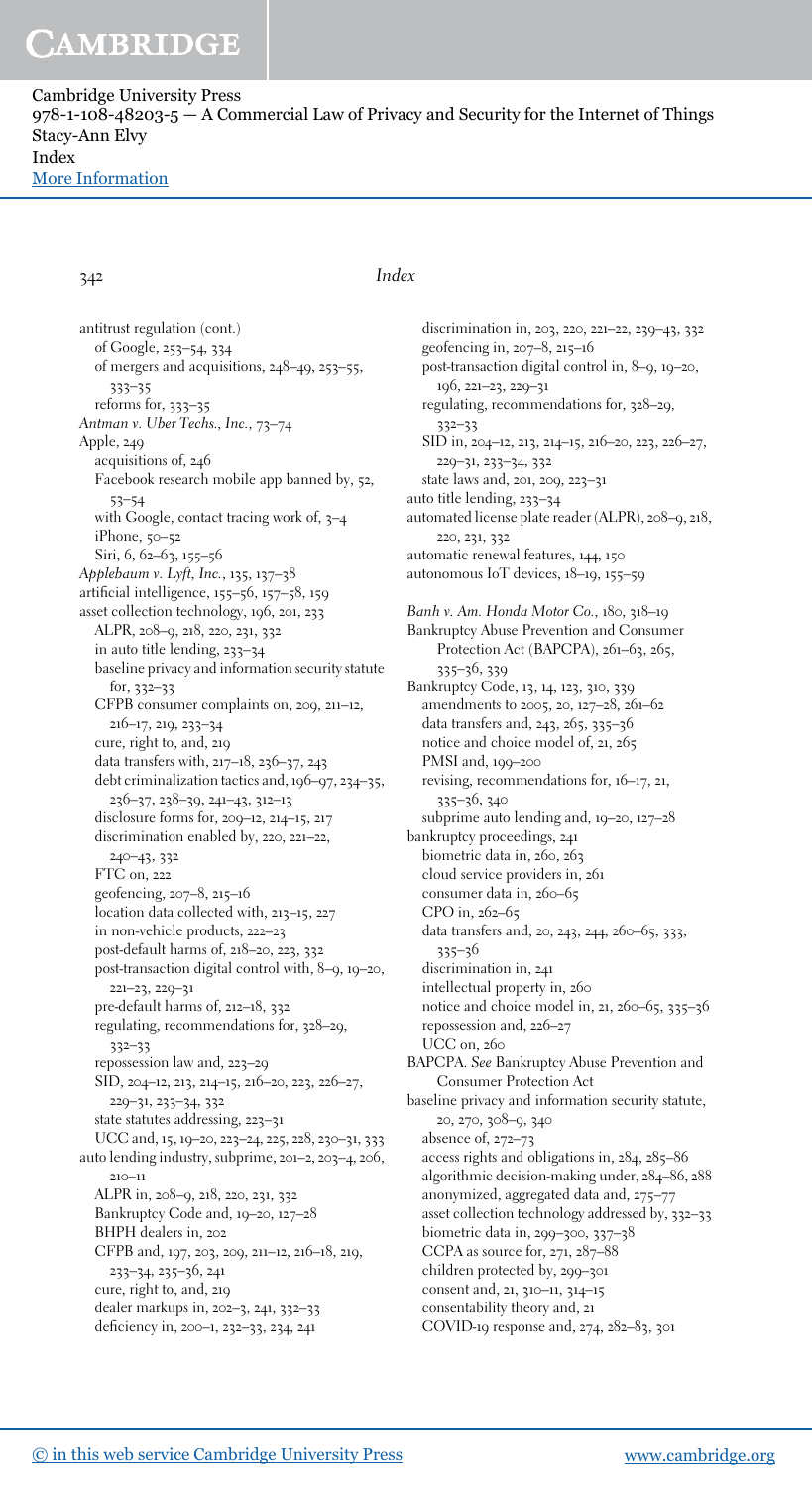Cambridge University Press  $978-1-108-48203-5 - A$  Commercial Law of Privacy and Security for the Internet of Things Stacy-Ann Elvy Index [More Information](www.cambridge.org/9781108482035)

> on data breaches, 289–90, 295–96 data deletion rights in, 283–84, 292–93, 294 data portability in, 286–87 discrimination restricted by, 282–83, 287–88 enforcement of, 290, 291–92, 297–98, 303–4 on facial recognition technology, 301–3 Federal Privacy Bill, 1974, and, 274–75, 279–80, 282–83, 292, 294 First Amendment concerns and, 292–94 GDPR and, 20–21, 270–71, 274, 276–77, 279–81, 283, 284–87, 288, 289, 292–94, 295–97, 298–99, 304, 310–11 health-related data protected by, 299–300, 337–38 information asymmetry addressed by, 284, 298 information fiduciary framework for, 271, 296–99 legitimate interest in, 280–82 on mergers and acquisitions, 333–34 notice and choice model corrected by, 16–17, 271–72, 277, 282–83, 296–97 obstacles to, 303–4 personal data defined in, 276–77 scope of, 275–77 sectoral approach corrected by, 271–73, 292 security concerns addressed by, 288–90, 295–96 sensitive data under, 299–301, 306, 337–38 standing and, 290 state laws, preemption of, and, 275–76, 303–4 for states, 20–21, 304–7 terms of service and, 21 Berkson v. Gogo, LLC, 140 Bernardino v. Barnes & Noble Booksellers, Inc., 135, 137–38 BHPH. See Buy Here Pay Here biometric data, 29, 38–39, 302–3 in bankruptcy proceedings, 260, 263 in baseline privacy and information security statute, 299–300, 337–38 consent and collection of, 290–91 public surveillance and, 44–45, 46–47 secured financing transactions and, 255–56, 337–38 state regulation of, 106–9, 306–7 Biometric Information Privacy Act, Illinois (BIPA), 107–8, 150, 300 baseline privacy and information security statute and, 299, 300 Facebook and, 106, 290–91 Google and, 109 BIPA. See Biometric Information Privacy Act, Illinois bricking, 8–9, 172–75, 177–79, 180–81, 320–21

### Index 343

browsewrap agreements, 135, 136–37, 142, 145–46, 278–79 Buy Here Pay Here (BHPH), 202 California, 223 data brokers regulated by, 101–2 IoT legislation in, 112–13, 115, 164–65, 176–77, 308 net neutrality rules in, 93–94 products liability in, 179, 192 SOPIPA, 111–12 California Consumer Privacy Act (CCPA), 18, 40 aggregated, anonymized data and, 97, 148 baseline privacy and information security statute and, 271, 287–88 child data under, 98–99 CPRA expanding, 304 data brokers under, 101–2 on discrimination, 99, 306 financial incentives under, 99–101, 287–88, 306 opt-in, opt-out approaches and, 305 personal data under, 79, 95, 276 privacy policies under, 98–99 rights granted by, 79, 95, 97, 147–48, 264–65 shortcomings of, 97–101, 304–5 for state laws, as model, 95–97, 304–5, 307 technology companies lobbying against, 96–97 unequal access to privacy and security and, 97 California Privacy Rights Act (CPRA), 304 capacity issues, in contract law, 151–52 Carpenter v. United States, 214 CCPA. See California Consumer Privacy Act CDA. See Communications Decency Act CFPB. See Consumer Financial Protection Bureau children, 68, 306–7 baseline privacy and information security statute on, 299–301 under CCPA, 98–99 data exploitation of, 56–57, 109–12, 131–32, 299–301 facial recognition technology and, 301–3 IoT devices for, security vulnerabilities of, 61–62, 66–67 mandatory arbitration provisions and, 154–55 opt-in, opt-out approaches and, 305–6 privacy policies and, 90, 111 student data, 56–57, 109–12, 131–32, 300–2 unequal privacy and security access for, 53–54 Children's Online Privacy Protection Act (COPPA), 89–90, 111, 305–6 China, social rating system of, 57–58, 301–2 cities, smart, 30, 46–47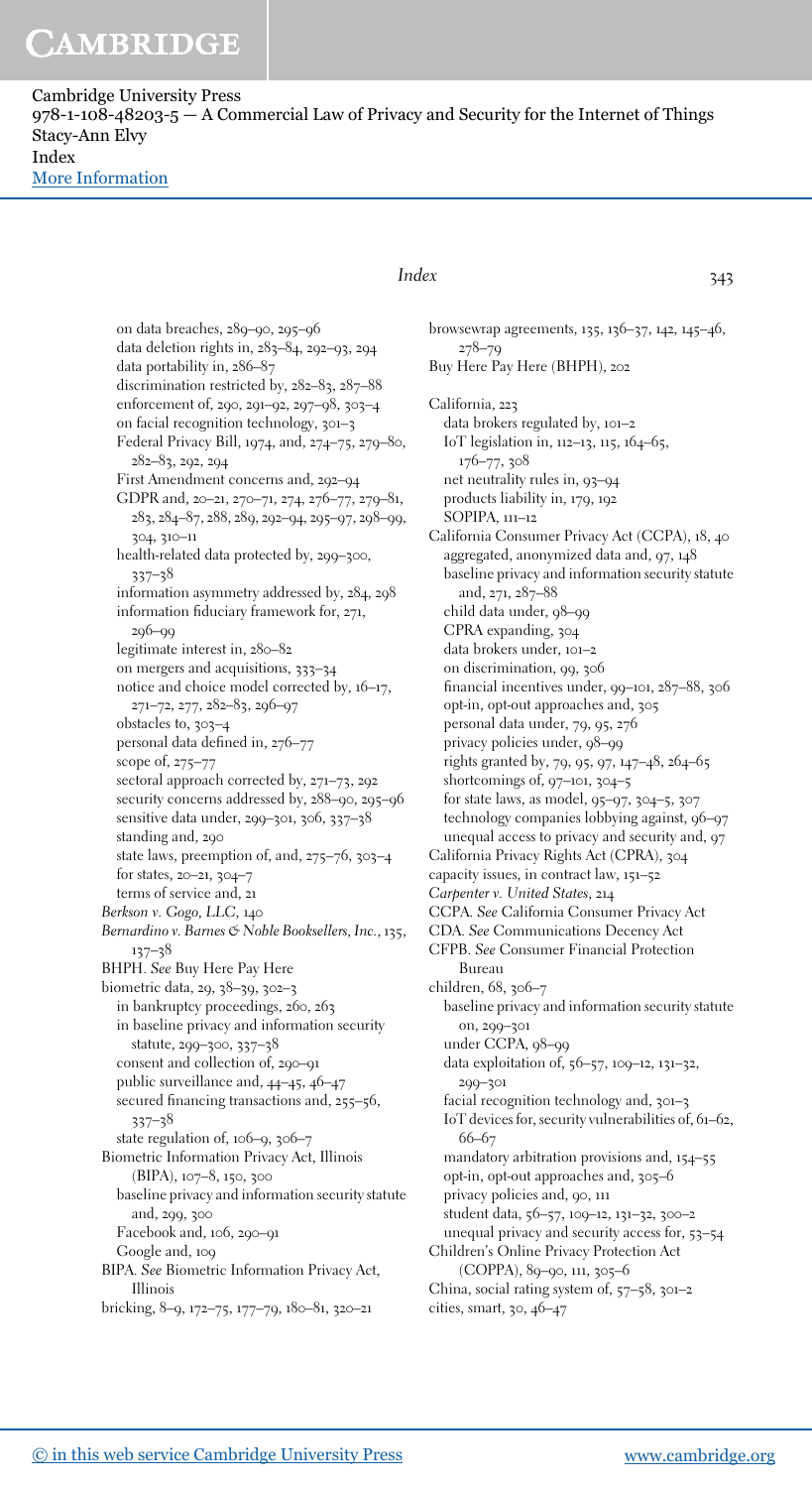Cambridge University Press  $978-1-108-48203-5 - A$  Commercial Law of Privacy and Security for the Internet of Things Stacy-Ann Elvy Index [More Information](www.cambridge.org/9781108482035)

### 344 Index

Clapper v. Amnesty International USA, 72–74, 75, 78 Clearview AI, 47, 302–3 clickwrap agreements ALI Software Principles on, 134–35 consent in, 134–35, 137–38, 142, 145–46 scrollwrap agreements and, 134–35, 137–38 cloud services, 105–6, 173 Amazon, 67–68, 87–88, 249–50 in bankruptcy proceedings, providers of, 261 Google, 250 Nest and, 166–67 CMPs. See consent management platforms Code of Practice for Consumer IoT Security, United Kingdom, 288 commercial law, origins of, 121–22 commercial law of privacy and security, as term, 14 Communications Decency Act (CDA), 310 amending, 21, 270, 327–28 discrimination and, 269 products liability under, 19, 21, 160–61, 182, 185, 188–89, 269, 327–28 consent autonomous IoT and, 157, 159 baseline privacy and information security statute on, 21, 310–11, 314–15 to biometric data collection, 290–91 in browsewrap agreements, 135, 136–37, 142, 145–46, 278–79 in clickwrap agreements, 134–35, 137–38, 142, 145–46 consentability theory, Kim on, 21, 311–13, 314 Contract Distancing and, 120–21, 129, 132, 142–47, 148–50, 182, 310–13, 314 in contracts, 18–19, 21, 119–20, 125–26, 128–32, 134–42, 144–46, 147, 157, 159, 311–12, 322 COVID-19 pandemic and, 313, 314 defective, 314–15 under GDPR, 277–79, 290–91, 294–96, 311, 314–15 information asymmetry and, 310–13, 314 notice and choice model in, 119–20, 135–39, 140–42 opportunism corollary of, 312–13 opportunity to review and, 142–43 to privacy policies, 86–87, 90, 129–32, 142–43, 144–45, 146–47 reforms addressing, 310–15 sign-in wrap agreements, 135, 136–37, 138, 148–49 to terms and conditions, 119–20, 134–47, 245, 314 under UCC, 15, 132 to wrap agreements, courts on, 144–46, 150 consent management platforms (CMPs), 294–95

consumer assent. See consent Consumer Financial Protection Bureau (CFPB), 211, 328–29, 333 asset collection technology complaints to, 209, 211–12, 216–17, 219, 233–34 baseline privacy statute enforcement and, 291, 292 on debt criminalization tactics, 235–36 on mandatory arbitration provisions, 152 subprime auto lending and, 197, 203, 209, 211–12, 216–18, 219, 233–34, 235–36, 241 consumer lending transactions, 196, 197–98, 201 absolute bar rule on, 200–1 auto title lending, 233–34 debt criminalization tactics in, 196–97, 232–33, 234–39, 241–43, 312–13, 328–31, 332–33 deficiency claims in, 200–1, 232–33 discrimination and, 196–97, 203, 220, 331 FTC on, 210–11, 212, 328–29, 331 PMSI, 199–200, 222–23 regulating, reforms for, 328–33 state laws on, 197–201, 209, 225, 227, 233 UCC and, 198–201, 223–24, 225, 228, 230–31, 233 unequal privacy and security access in, 196–97 consumer privacy ombudsman (CPO), 262–65, 335–36, 338 Consumer Product Safety Commission (CPSC), 85–86 Contract Distancing, 150–51 autonomous IoT devices and, 157, 158–59 capacity issues in, 151–52 consent and, 120–21, 129, 132, 142–47, 148–50, 182, 310–13 consentability theory for, 311–12, 314 information asymmetry and, 18–19, 132, 147–48, 159, 279, 293–94, 298, 305–6, 310–13, 314, 321–22 mandatory arbitration provisions and, 154–55 privacy policies, IoT, and, 120–21, 142–43, 144–45, 146–47, 148–52 reforms addressing, 279, 298, 305–6, 310–13, 314 in terms and conditions, 142–47, 148–50 unilateral amendment provisions and, 148–50 contracts, 339 ALI Consumer Restatement on, 129 ALI Software Principles on, 132, 134–35, 170–71, 224–25 autonomous IoT devices and, 18–19, 156, 159 baseline privacy and information security statute for, 21, 298 browsewrap, 135, 136–37, 142, 145–46, 278–79 capacity issues in, 151–52 clickwrap, 134–35, 137–38, 142, 145–46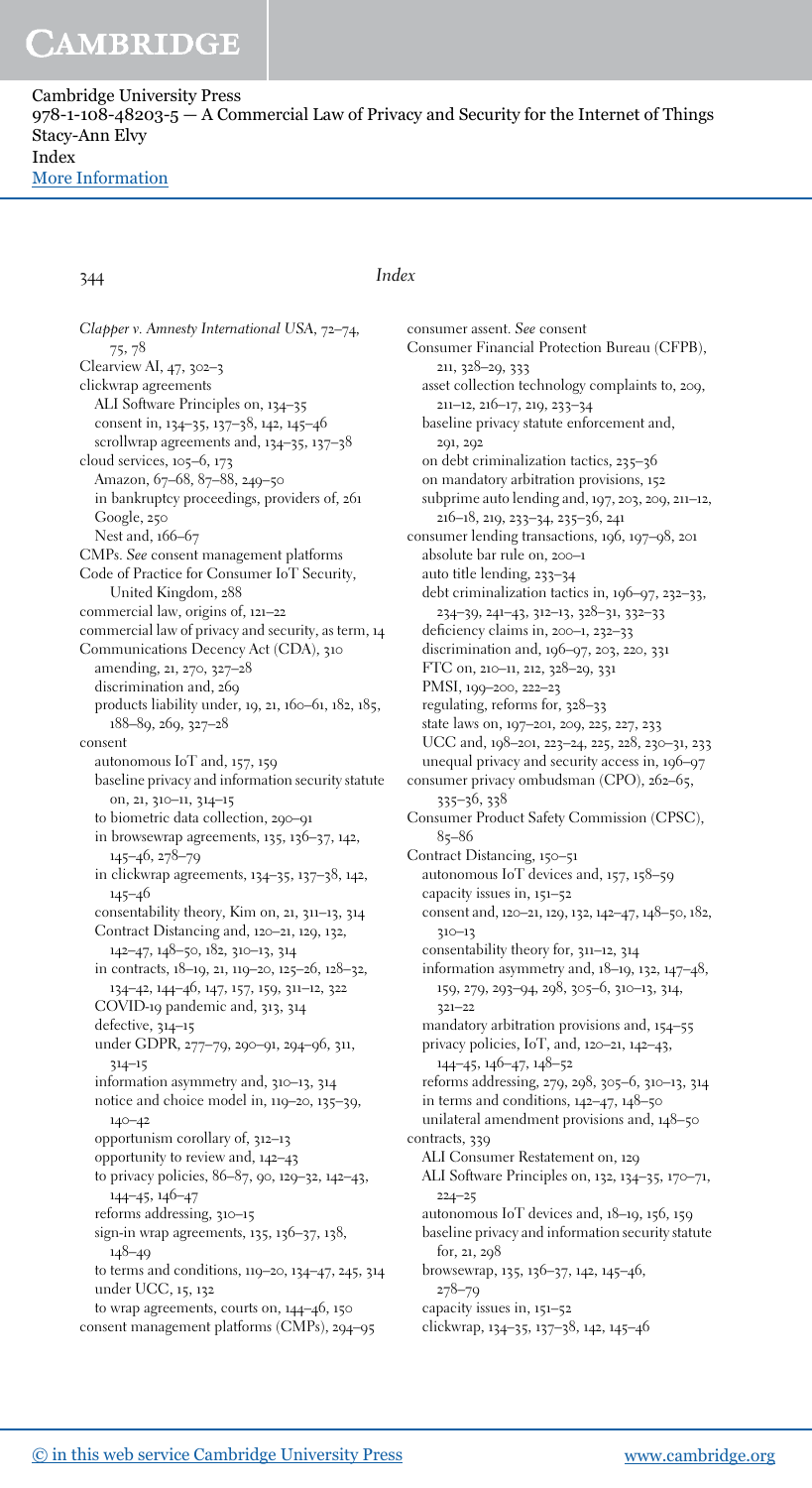Cambridge University Press  $978-1-108-48203-5 - A$  Commercial Law of Privacy and Security for the Internet of Things Stacy-Ann Elvy Index [More Information](www.cambridge.org/9781108482035)

> consent in, 15, 18–19, 21, 119–20, 125–26, 128–32, 134–42, 144–46, 147, 157, 159, 311–12 consentability theory on, 21, 311–13, 314 courts on online, 120, 125–26, 135–36 information asymmetry and, 18–19, 120–21, 132, 147–48, 159, 279, 293–94, 298, 305–6, 310–13, 314, 321–22 notice and choice in, 115–16, 119–20 opportunism corollary for, 312–13 privacy policies and, 9–10, 14, 69–70, 120–21, 128–29 reforming law of, 15, 132–35, 150–51, 310–13, 314 scrollwrap, 134–35, 136–38 sign-in wrap, 135, 136–37, 138, 148–49 targeted advertising as, 142 United Nations Convention on Contracts for the International Sale of Goods, 121–22 wrap agreements, 134–38, 141–42, 144–46, 148–49, 150, 278–79 wrap agreements, courts on, 144–46, 150 Contracts Restatement. See Restatement of the Law (Second) of Contracts control, privacy as, 26, 27, 81–82 COPPA. See Children's Online Privacy Protection Act coronavirus pandemic (COVID-19), 29, 119–20 baseline privacy and information security statute and, 274, 282–83, 301 consent and, 313, 314 consumer debt and, 235, 239–40 facial recognition technology and, 301–2 online learning in, 110–11 privacy bill for, 272–73 privacy concerns of, 1–4, 34–35, 37, 38, 54, 104–5, 110–11, 272–73, 274, 282–83, 301–2, 313, 314, 338 racial minorities and, 54, 239–40 unequal privacy and security access in, 54 voice shopping and, 143–44 VPN in, 34–35 CPO. See consumer privacy ombudsman CPRA. See California Privacy Rights Act CPSC. See Consumer Product Safety Commission Cullinane v. Uber Techs, 139–40, 141–42 cure, right to, 219 data breaches anonymized, aggregated data and, 68, 70–72 baseline privacy and information security statute on, 289–90, 295–96 Capital One, 6, 67–68

### consumer lawsuits on, 61, 70

### Index 345

economic loss doctrine and, 194–95, 319–20, 321–22 Equifax, 59–60, 68, 79 Exactis, 68, 75–76 GDPR on, 289, 295–96 IoT security failures and lawsuits on, 61, 70 privacy policies and, 17–18, 61, 69–70 under products liability law, 67–68, 69, 160, 168, 176, 180–82, 194–95, 316, 318–19, 320–22, 326 standing requirements and, 72–79, 176, 318–19 state laws on, 78–79, 112–15, 289, 290, 307–9 tort law and, 318-19 data brokers, 40, 101–2, 306–7 data business models, 30–31, 48 free, 31–35, 39, 49 freemium, 31–32, 33, 53 mobile apps in, 31–32, 33–35, 39 pay for privacy (PFP), 34–35, 44, 49–50, 51–53, 86–87, 91–92, 99–101, 265 personal data economy (PDE), 34, 35–36, 53–54 private sphere invaded in, 36–43 data deletion rights, 283–84, 292–93, 294 data portability, 286–87 data transfers Amazon and, 245, 247–50, 253–54 antitrust scrutiny of, 253–55, 333–34 with asset collection technology, 217–18, 236–37, 243 bankruptcy and, 20, 243, 244, 260–65, 333, 335–36 baseline privacy and information security statute on, 333–34 CPO for, 262–65, 335–36, 338 legal frameworks enabling, 244–45 in mergers and acquisitions, 10–11, 14, 15, 20, 244, 245–55, 333–35 privacy policies and, 10, 14, 20, 37, 244–47, 251–52, 255, 260–65 in secured financing transactions, 20, 244, 255–60, 336–38 startup firms and, 253 in terms and conditions, 10, 14, 20, 244–45 Dawson v. J & B Detail, L. L. C. See In re Dawson DDoS attacks. See distributed denial-of-service attacks debt criminalization tactics, 232–33, 235, 237 asset collection technology and, 196–97, 234–35, 236–37, 238–39, 241–43, 312–13 CFPB, FTC on, 235–36 debt collection system and, 237–39 debtor awareness and, 238 discrimination and, 241–43 FDCPA and, 235–36, 238, 328–29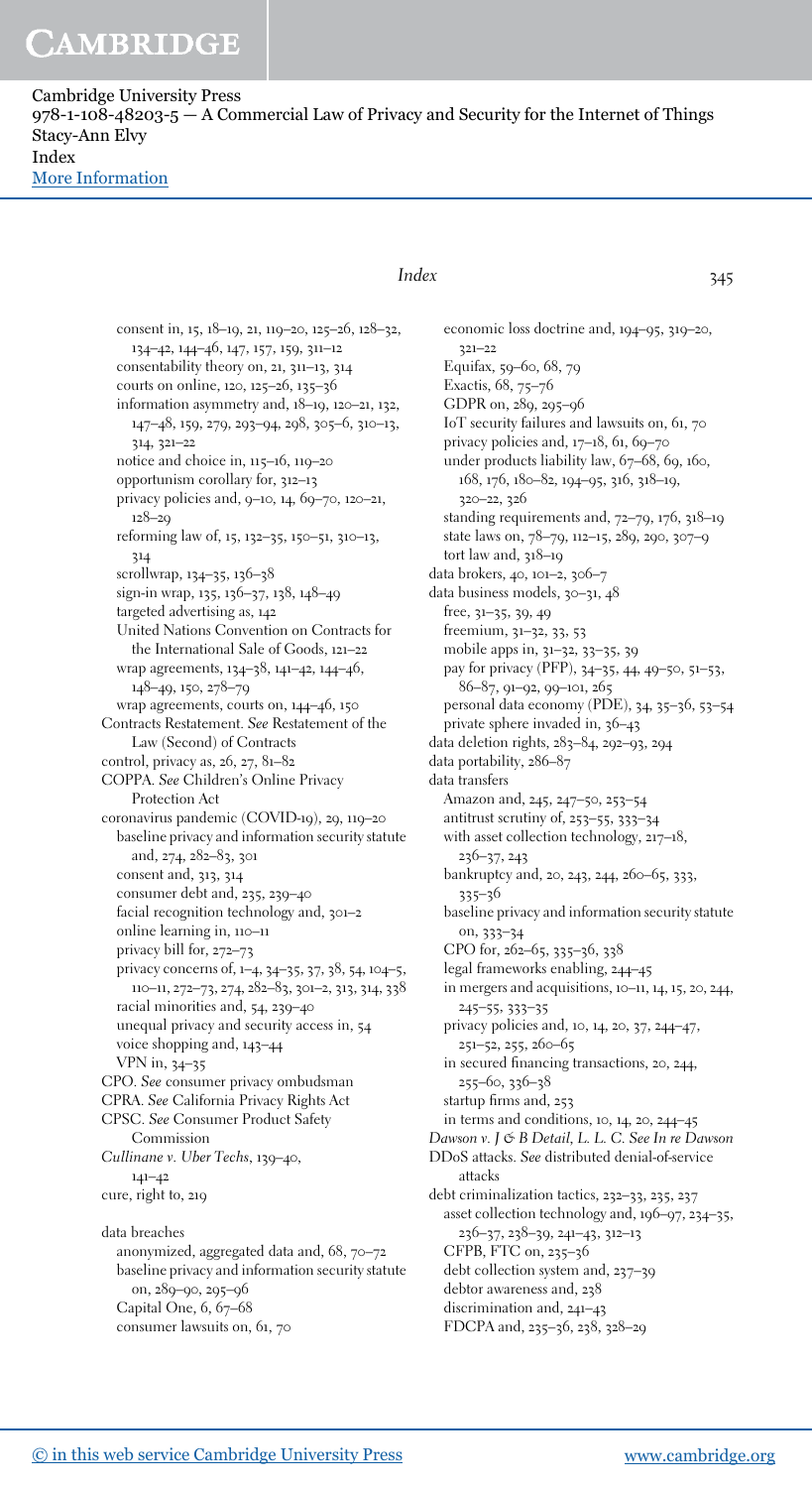Cambridge University Press  $978-1-108-48203-5 - A$  Commercial Law of Privacy and Security for the Internet of Things Stacy-Ann Elvy Index [More Information](www.cambridge.org/9781108482035)

346 Index

debt criminalization tactics (cont.) regulating, 239, 328–31, 332–33 default settings, privacy-invasive, 4–5 defects. See products liability deficiency claims, 200–1, 232–33, 234, 241 Developing Innovation and Growing the Internet of Things Act (DIGIT), 269-70 discrimination, 54 ALPR and, 220 asset collection technology enabling, 220, 221–22, 240–43, 332 in bankruptcy proceedings, 241 baseline statute restricting, 282–83, 287–88 CCPA on, 99, 306 CDA and, 269 consumer lending transactions and, 196–97, 203, 220, 331 COVID-19 pandemic and, 54, 239–40 debt criminalization tactics and, 241–43 Facebook and, 54–55, 282–83 facial recognition technology and, 45–46, 301–2 Google targeting minorities, homeless, 53, 108 price, 55–56, 282–83 in subprime auto lending industry, 203, 220, 221–22, 239–43, 332 distributed denial-of-service (DDoS) attacks, 60, 78, 172–73, 187–88 economic loss doctrine, 193 ALI on, 192–94 data breaches and, 194–95, 319–20, 321–22 under UCC, 194, 319–20 EDPB. See European Data Protection Board electronic self-help, 225, 328–31. See also self-help repossessions state statutes addressing, 229–31 UCITA prohibiting, 224–25 end user licensing agreements (EULAs), 120, 134–35, 145, 159, 190–91, 192–94 environmental data, 30 EULAs. See end user licensing agreements European antitrust regulators, 253–54 European Data Protection Board (EDPB), 289, 295, 311 European Union, 20–21, 95 FAA. See Federal Arbitration Act Facebook, 36, 253–54, 272–73, 304–5 acquisitions of, 246 biometric data legislation and, 106–7 BIPA and, 106, 290–91 CCPA compliance avoided by, 97–98 data brokerage of, 40 discrimination and, 54–55, 282–83

facial recognition technology used by, 45–46, 77 free business model used by, 31–32 IoT devices marketed by, 40 Patel v. Facebook, 290-91 PFP and, 53 research mobile app of, 52, 53–54 facial detection technology, 303 facial recognition technology, 57–58 Amazon, 39–40, 45 anonymity eroded by, 44–46 bans on, 303 baseline privacy and information security statute on, 301–3 children and, 301–3 Clearview AI, 47, 302–3 companies using, 45–46 in COVID-19 pandemic, 301–2 discrimination using, 45–46, 301–2 Facebook and, 45–46, 77 Google and, 45–46, 108 law enforcement using, 45 mobile apps with, 47, 302–3 in smart cities, 46–47 wearable devices interfering with, 48–49 Fair Debt Collection Practices Act (FDCPA), 14, 121–22, 197, 224, 292 amending, 21, 328–29 debt criminalization tactics and, 235–36, 238, 328–29 time-barred debts and, 329-31 Fair Information Practice (FIP) principles, 81–82, 83–84, 274 FairShake, 153, 154 Family Educational Rights and Privacy Act (FERPA) SOPIPA and, 111–12 on student data, 110–12, 131–32, 301, 302 FCC. See Federal Communications Commission FDA. See Food and Drug Administration FDCPA. See Fair Debt Collection Practices Act Federal Arbitration Act (FAA), 151–52, 310, 316, 321–22 Federal Communications Commission (FCC) ISPs and, 41, 90–94, 99–101 net neutrality rules of, reversed, 93–95, 246–47 Privacy Rules, repealed, of, 90–92, 99–101, 287–88 federal consumer lending transactions law, 197–98 federal privacy and data security laws, 11, 80–81 FERPA, 110–12, 131–32, 301, 302 FIP principles and, 81–82, 83–84 FTC calling for comprehensive, 16–17, 83–84,

270–71, 303–4 HIPAA, 18, 103-6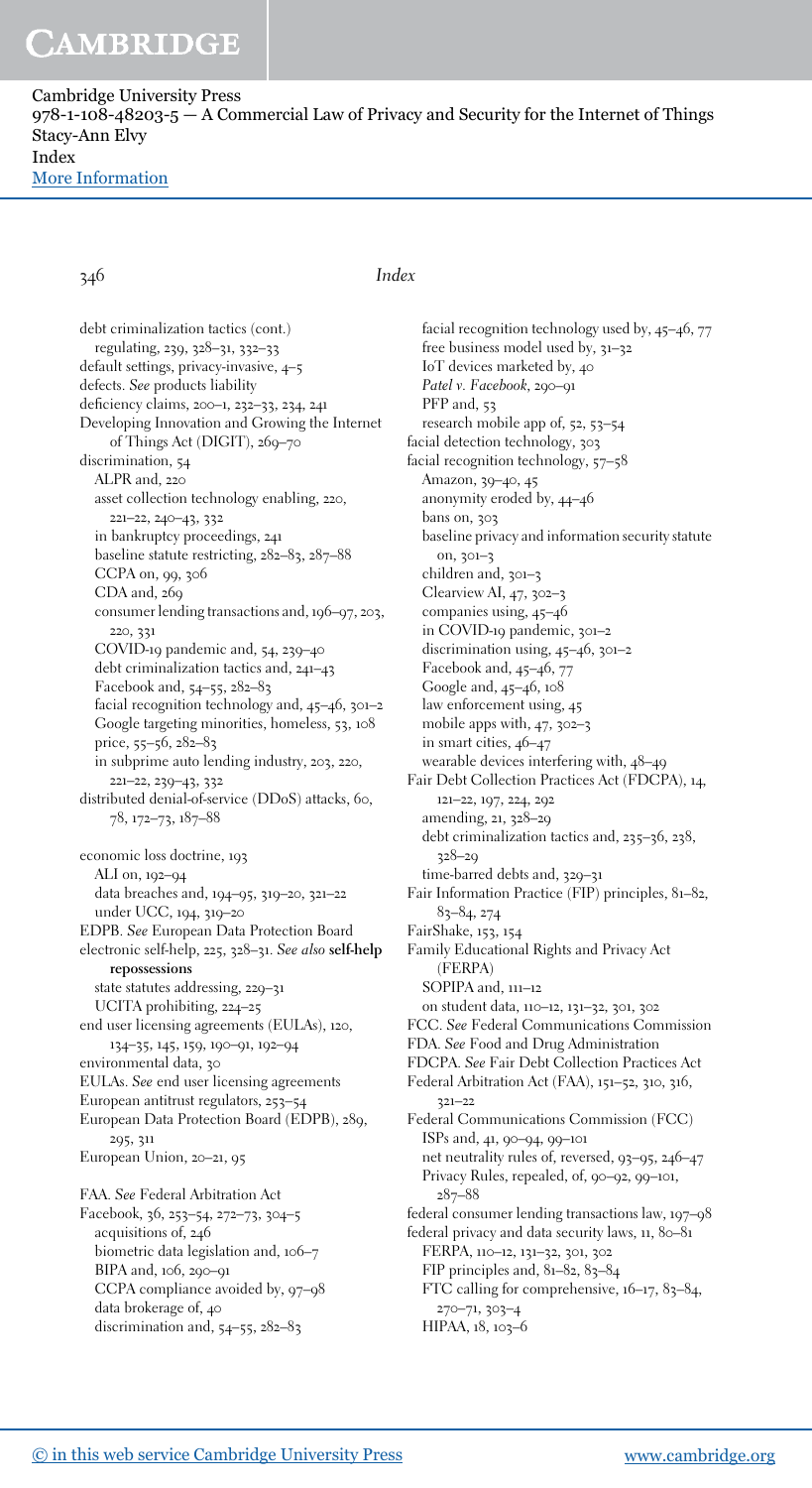Cambridge University Press  $978-1-108-48203-5 - A$  Commercial Law of Privacy and Security for the Internet of Things Stacy-Ann Elvy Index [More Information](www.cambridge.org/9781108482035)

> revisions to, 16–17 subprime auto lending industry and, 210–11 Federal Privacy Bill, 1974, 275 baseline privacy and information security statute and, 274–75, 279–80, 282–83, 292, 294 harmful data practices restricted in, 275, 282–83 personal information under, 275, 276, 282 Federal Trade Commission (FTC), 61–62, 288 on asset collection technology, 222 baseline privacy and information security statute and, 291–92 comprehensive laws recommended by, 16–17, 83–84, 270–71, 303–4 constraints on, 82–83 on consumer lending, 210–11, 212, 328–29, 331 consumer protection and, 82–90 COPPA enforced by, 89–90, 305–6 CPOs and, 264 data broker legislation recommended by, 101 on debt criminalization tactics, 235–36 FCC net neutrality rules, reversal of, and, 92–93 health-related data regulated by, 104–5 ISPs regulated by, 92–93 on mandatory arbitration provisions, 152 mergers and acquisitions regulation under, 253–54, 334–35 notice and choice model of, 12, 82, 83–84, 85–87, 88–89, 278 privacy policies and, 83, 85, 86–87, 245 sectoral approach and, 82–83 self-regulatory approach of,  $12$ ,  $18$ ,  $83-84$ ,  $90$ unequal privacy and security access under,  $88 - 80$ Federal Trade Commission Act (FTCA), 82–83, 87 FERPA. See Family Educational Rights and Privacy Act financial incentive programs, 99–101, 287–88, 306 FIP principles. See Fair Information Practice principles First Amendment, 91–92, 292–94, 302 Flynn v. FCA US LLC, 179–80 Food and Drug Administration (FDA), 103–4 Forced Arbitration Injustice Repeal Act, 316 Fox v. Amazon.com, Inc. products liability and, 183–84, 186, 187–88, 325–26 seller in, 183–84, 187–88, 325–26 free model, in data business, 31–35, 39, 49 freemium model, in data business, 31–32, 33, 53 FTC. See Federal Trade Commission FTCA. See Federal Trade Commission Act

### Index 347

GAO. See Government Accountability Office GDPR. See General Data Protection Regulation, European Union General Data Protection Regulation, European Union (GDPR), 95, 275, 280, 312 access rights and obligations in, 284, 285–86 algorithmic decision-making under, 284–85 baseline privacy and information security statute and, 20–21, 270–71, 274, 276–77, 279–81, 283, 284–87, 288, 289, 292–94, 295–97, 298–99, 304, 310–11 consent under, 277–79, 290–91, 294–96, 311, 314–15 criticisms of, 294–96 on data breaches, 289, 295–96 data deletion rights in, 283 data portability in, 286–87 FIPs influencing, 274 improvements under, 296 intellectual property rights and, 285–86 legitimate interest in, 280–81 notice and choice in, 277–78, 279 personal data defined by, 276–77 purpose and necessity limitations in, 279 security standard adopted by, 288 sensitive data under, 299 United Kingdom and, 273–74, 278–79 geofence warrant, 7 geofencing, 207–8, 215–16 gesture-controlled sensing technology, 44–45 GLBA. See Gramm Leach Bliley Act goods in products liability law,  $19, 160 - 71, 316 - 18$ , 321 in UCC, 160–61, 167–68, 169–70, 198, 316–18, 319–20, 321–22 in UCITA, software and, 170 Google acquisitions of, 10–11, 246, 247, 248–49, 250–52 Amazon devices blocked by, 248 Android, 41, 50–51, 52 Android Things, 250 antitrust scrutiny of, 253–54, 334 with Apple, contact tracing work of, 3–4 Ascension and, 105–6 biometric data regulation and, 106–7, 109 cloud services of, 250 data acquired by, 247, 248–49, 251–52 data brokerage of, 40 facial recognition technology and, 45–46, 108 Fitbit acquisition planned by, 251 gesture-controlled sensing technology of, 44–45 health-related data and, 105–6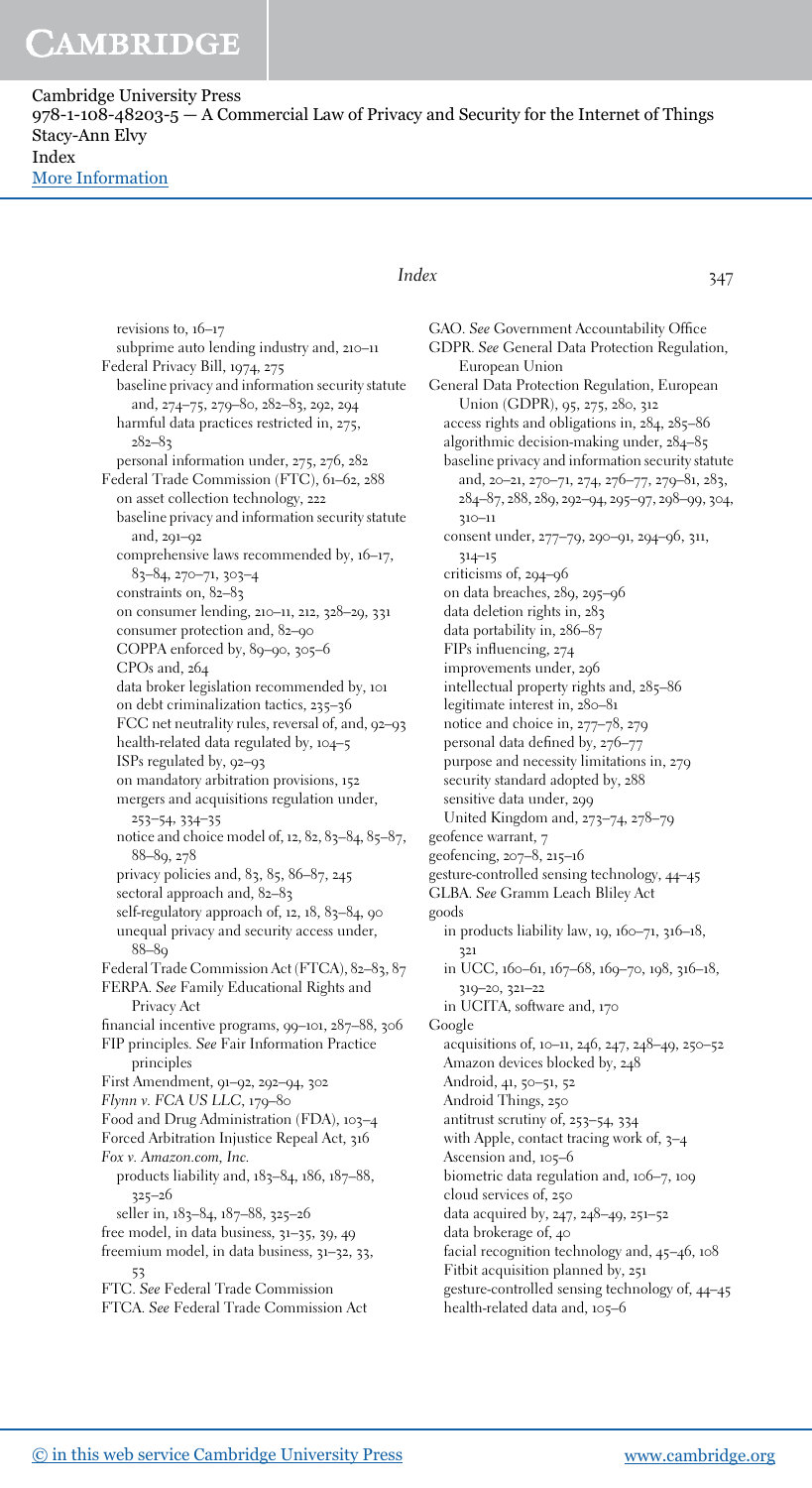Cambridge University Press  $978-1-108-48203-5 - A$  Commercial Law of Privacy and Security for the Internet of Things Stacy-Ann Elvy Index [More Information](www.cambridge.org/9781108482035)

### 348 Index

Google (cont.) IoT home speaker and Chromecast devices, 66–67 minorities, homeless targeted by, 53, 108 mobile apps, location data collected by, 131 Nest acquired by, 10–11, 247, 250, 251–52 Nest Guard, 57 privacy policy of, 251–52 student data collected by, lawsuit on, 111 third-party IoT devices and, 5–6 unprompted advertisements of, 62–63 vulnerable consumers targeted by, 53, 108 YouTube under, 248, 250 Government Accountability Office (GAO), 61, 76, 77–78, 129–31, 270–71 government surveillance, 272 GPS tracking devices, 204–7, 212, 332 Gramm Leach Bliley Act (GLBA), 197, 210–11 hacking, 284 emotional, 77 Facebook hack, 2018, 59–60 IoT DDoS attacks, 60 IoT devices vulnerable to, 7–8, 39–40, 42–43, 60, 61–64, 66–69, 75, 77–78, 160, 176, 179–80, 186–87, 190, 217–18, 223, 265, 318, 321 private spaces, invasion of, and, 42–43 products liability and, 67–68, 69, 160, 176, 179–80, 190, 318, 321 standing and, 74, 75–76, 77–78 Hall-O'Neil v. Amazon, Inc., 154–55 Health Insurance Portability and Accountability Act (HIPAA), 18, 103–6 health-related data, 7–8, 29 baseline privacy and information security statute on, 299–300, 337–38 under FDA, 103–4 from Fitbit, 32–33, 251 HIPAA on, 18, 103-6 state regulation of, 105, 306–7 Henson v. Santander Consumer USA, Inc., 236, 328–29 HIPAA. See Health Insurance Portability and Accountability Act historically marginalized consumers, 240–43 Illinois. See Biometric Information Privacy Act, Illinois implantable devices, 7–8, 27–28, 38 In re Dawson (Dawson v. J & B Detail, L. L. C.), 227 In re Sony Gaming Networks and Customer Data Security Breach Litigation, 74, 168, 193, 194, 321

In re VTech Data Breach Litigation, 73, 168, 180–82 infomediaries, 35 information asymmetry, 120–21 baseline privacy and information security statute for, 284, 298 consent and, 310–13, 314 Contract Distancing and, 18–19, 132, 147–48, 159, 279, 293–94, 298, 305–6, 310–13, 314, 321–22 reforms addressing, 279, 284, 293–94, 298, 305–6, 310–13, 314, 321–22 information fiduciary framework, 271, 296–99, 312 infotainment systems, 160, 169, 179–80, 203–4 intangibles, 256–58, 259 intellectual property, 256–60 in bankruptcy proceedings, 260 data access and rights of, 285–86 GDPR and rights of, 285–86 Internet of Things (IoT). See specific topics Internet Service Providers (ISPs), 87–88, 114 CCPA and, 99–101 under FCC, personal information and, 41, 90–92 FCC Privacy Rules, repealed, and, 90–92, 99–101, 287–88 FTC regulating, 92–93 in mergers and acquisitions, 42 net neutrality rules and, 93–95 PFP and, 99-101 regulating, 90–95 IoT-specific legislation, 112–15 ISPs. See Internet Service Providers Johnson v. Uber Technologies, 141–42

Kim, Nancy, 87, 131–32, 135–36, 145–46, 168 consentability theory of, 21, 311–13, 314 on opportunism corollary, 312–13 law enforcement biometric data used by, 46–47 facial recognition technology used by, 45 IoT data access for, 42–43 law merchant narrative, 122–25 legitimate interest, 280–82 location data, 131, 213–15, 227 MacPherson v. Buick Motor Co., 326, 327 Magnuson Moss Warranty Act (MMWA), 152, 161, 179–80, 291–92 mandatory arbitration provisions, 152–55, 316 McKee v. Audible, Inc., 136, 137 mergers and acquisitions, 286–87 Amazon, 10–11, 246, 247–49, 252, 333–34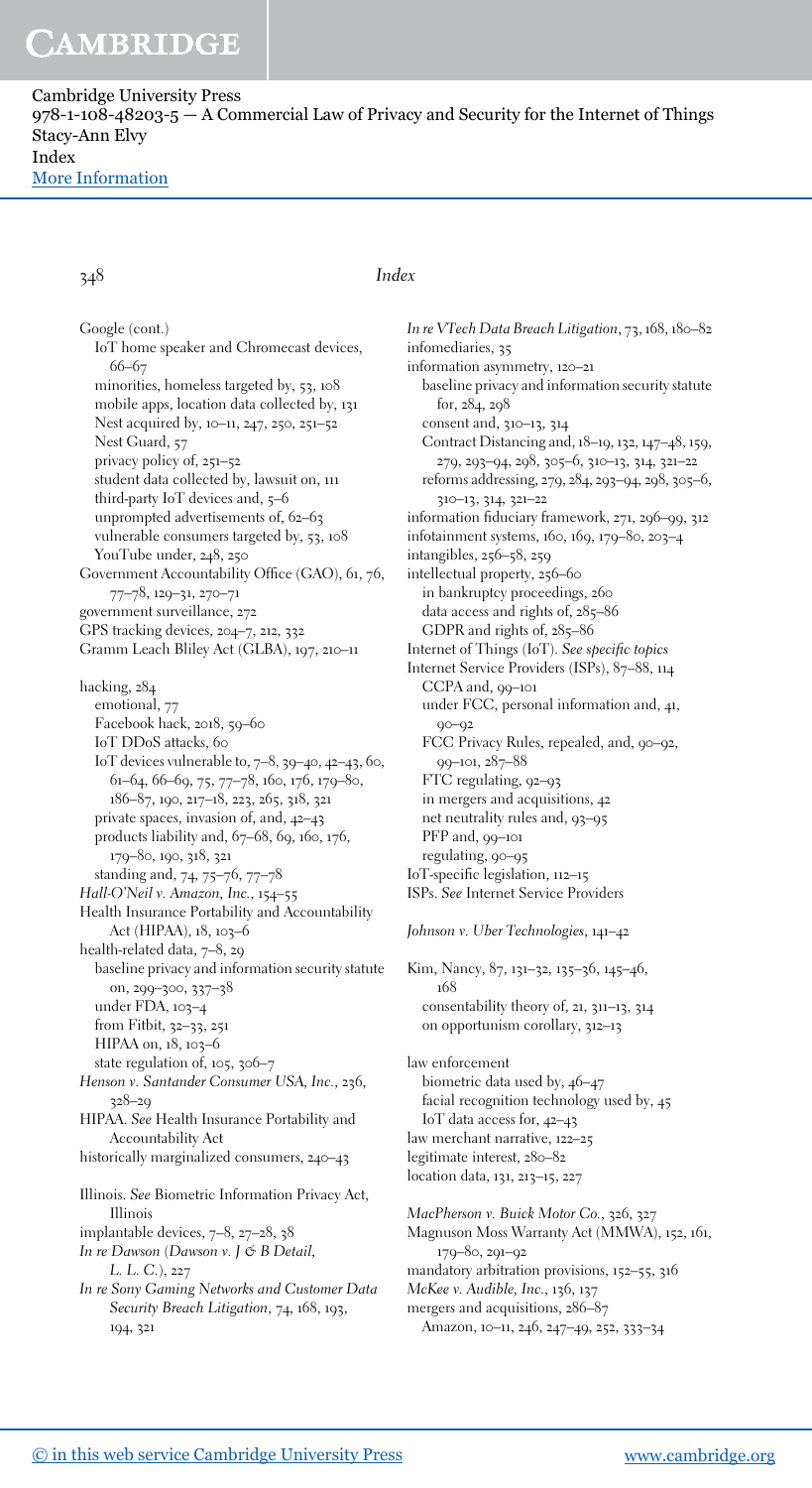Cambridge University Press  $978-1-108-48203-5 - A$  Commercial Law of Privacy and Security for the Internet of Things Stacy-Ann Elvy Index [More Information](www.cambridge.org/9781108482035)

> antitrust scrutiny of, 248–49, 253–55, 333–35 baseline privacy and information security statute on, 333–34 competitors, blocking of, and, 247–48 conditions of use in, 20 data transfers in, 10–11, 14, 15, 20, 244, 245–55 data transfers in, regulating, 333–35 Facebook, 246 FTC regulating, 253–54, 334–35 Google, 10–11, 246, 247, 248–49, 250–52 ISPs in, 42 startup firms in, 250, 253 Verizon, 42, 246–47 Meyer v. Uber Techs, Inc., 136–37, 138–40, 141–42, 147 minorities. See discrimination MMWA. See Magnuson Moss Warranty Act mobile apps, 28 Amazon Neighbors, 39–40, 47 Clearview AI, 47, 302–3 in data business models, 31–32, 33–35, 39 Facebook research, 52, 53–54 with facial recognition technology, 47, 302–3 fitness, 7 free and freemium, 31–32, 33–35, 39 GE IoT devices and, 165–66, 190 Google, location data collected by, 131 IoT devices and growth of, 41 Neighbors, 39–40, 47 with Nest, 33, 39 PFP, 34–35, 86–87 security vulnerabilities and, 66 third-party trackers with, 41 Model Uniform Product Liability Act, 164 National Conference of Commissioners on Uniform State Laws (ULC), 126–27, 132–33 National Institute of Standards and Technology (NIST), 60, 85, 288, 306–7 negligence principles, 174–75, 176–77, 319–20 Nest, 42, 77–78, 322–23 cloud services and, 166–67 Google acquiring, 10–11, 247, 250, 251–52 mobile app with, 33, 39 Nest Aware, 166–67 Nest Guard, 57 privacy policy for, 130, 251–52 Revolv and, 173, 250

terms and conditions of, 69, 191

net neutrality rules, 93–95, 246–47

Nicosia v. Amazon, 136, 139, 144 NIST. See National Institute of Standards and

Technology

### Index 349

nonpublic personal information (NPI), 210–11 notice and choice model, 19–20, 115–16, 134, 306 bankruptcy proceedings and, 21, 260–65, 335–36 in BAPCPA, 261–63 baseline statute correcting, 16–17, 271–72, 277, 282–83, 296–97 consent and, 119–20, 135–39, 140–42 in COPPA, 90 in corporate self-regulation, 12–13, 18, 340 data transfer under, 262–65 dependence on, 12–13, 18, 20, 80–82, 83–84, 85, 231, 307, 338–39, 340 of FTC, 12, 82, 83–84, 85–87, 88–89, 278 in GDPR, 277–78, 279 opt-in, opt-out approaches and, 305–6 privacy policies and, 82, 83, 86–87, 262–65 in Restore Online Shoppers' Confidence Act, 144 SID and, 231 NPI. See nonpublic personal information Nyltza Morales et al. v. Google.com, Inc., 109 Obduskey v. McCarthy & Holthus LLP, 236 Oberdorf v. Amazon, 184, 188 online learning, 110–11 opportunism corollary, 312–13 opportunity to review, 142–43 opt-in and opt-out approaches, 305–6, 337–38 Patel v. Facebook, 290-91 pay for privacy (PFP), 34, 44, 49, 53, 99–101 FCC Privacy Rules, repealed, and, 91–92, 99–100 in mobile apps, 34–35, 86–87 unequal access to, 49–50, 51–53, 265 PDE. See personal data economy personal data. See also sensitive data baseline statute defining, 276–77 under CCPA, 79, 95, 276 under FCC, ISPs and, 41, 90–92 under Federal Privacy Bill, 1974, 275, 276, 282 GDPR defining, 276–77 standing and, 75–77, 78–79 personal data economy (PDE), 34, 35–36, 53–54 PFP. See pay for privacy PMSI. See purchase money security interest post-transaction digital control, 8–9, 19–20, 196, 221–23, 229–31 price discrimination, 55–56, 282–83 Principles of the Law of Data Privacy, ALI (ALI Data Privacy Principles), 271, 276, 289, 296–97 Principles on the Law of Software Contracts, ALI (ALI Software Principles), 132, 134–35, 170–71, 224–25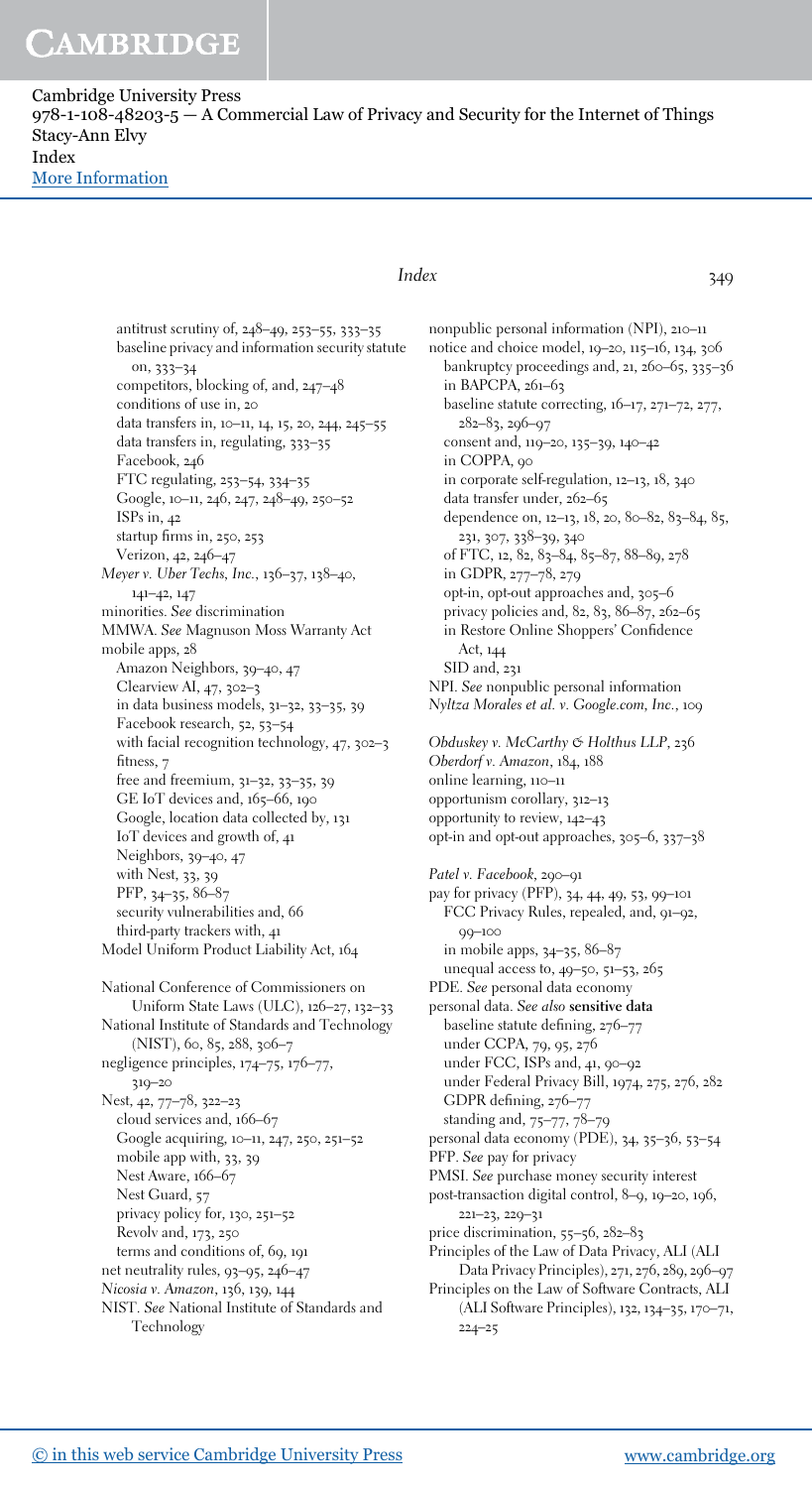Cambridge University Press  $978-1-108-48203-5 - A$  Commercial Law of Privacy and Security for the Internet of Things Stacy-Ann Elvy Index [More Information](www.cambridge.org/9781108482035)

### 350 Index

privacy, definitions of, 11–12, 17, 82 Brandeis and Warren on, 26, 27 as control, 26, 27, 81–82 historical, 26, 27 information and, 27 Regan on, 26–27 as societal value, public good, 26–27 Solove on, 26, 27 privacy law, commercial law overlapping with, 12, 14–15 privacy policies, 294 under CCPA, 98–99 children and, 90, 111 consent to, 86–87, 90, 129–32, 142–43, 144–45, 146–47 Contract Distancing in, 120–21, 142–43, 144–45, 146–47, 148–52 contract law and, 9–10, 14, 69–70, 120–21, 128–29 data transfers and, 10, 14, 20, 37, 244–47, 251–52, 255, 260–65 FTC and, 83, 85, 86–87, 245 IoT security failures and, 17–18, 61, 69–70 liability and, 9, 14, 17–18, 61, 69–70, 86–87 in notice and choice regime, 82, 83, 86–87, 262–65 partners and service providers in, 40 reforming, 15–16, 306–7, 333–34 in terms and conditions, 9–10, 128–29 unilateral amendment provisions in, 148–50 Privacy Wearables, 48–49, 51–52, 283–84 privity requirement, 181–82, 327 products liability, 310. See also warranty bricking and, 8–9, 172–75, 177–79, 180–81, 320–21 under CDA, 19, 21, 160–61, 182, 185, 188–89, 269, 327–28 data breaches under, 67–68, 69, 160, 168, 176, 180–82, 194–95, 316, 318–19, 320–22, 326 defects under, 115–16, 164, 171–82, 312–13, 316, 318 defining products and goods, 160–71, 316–18, 321 for e-commerce platforms, 323–26, 328 economic loss in, 192–95, 319–20, 321–22 Fox v. Amazon.com, Inc. and, 183–84, 186, 187–88, 325–26 functional approach to, 21, 316–18, 322–27 hacking and, 67–68, 69, 160, 176, 179–80, 190, 318, 321 for IoT, shortcomings of, 160–61, 339 MacPherson v. Buick Motor Co., 326, 327 Model Uniform Product Liability Act, 164 negligence principles in, 174–75, 176–77, 319–20

parties liable under, 182–92 privacy policies and, 9, 14, 17–18, 61, 69–70, 86–87 privity requirement in, 181–82, 327 Products Restatement, 164, 169–70, 174–75, 177, 178, 182, 191–92, 193, 324 right-to-repair statutes, 190–91 Second Restatement, 164, 169–70, 174–75, 177, 182, 184 security failures, IoT, and, 17-18, 61, 69-70, 75–79, 180–82, 194–95, 316 sellers under, 19, 174–75, 182, 183–84, 187–88, 322–26 state laws on, 179, 183–86, 191–92 strict liability in, 184–85, 191–94, 319–20 terms of service and, 17–18, 61, 69–70, 190–91 tort law and, 164, 169–70, 174–75, 177, 178, 182, 191–95, 317–19, 322, 324, 327 UCC and, 19, 115, 119, 160–63, 167–68, 169–70, 171–72, 178–79, 180–82, 184–86, 187–88, 194, 195, 316, 317–18, 319–21, 339, 340 on warranty disclaimers, 161–63, 310 Products Restatement. See Restatement (Third) of Torts public surveillance, 44–47, 57–58 purchase money security interest (PMSI), 199–200, 222–23 Ramos v. Uber Tech, 140–42 reasonably prudent smartphone user standard, 146, 314 repossession asset collection technology and, 223–29 bankruptcy proceedings and, 226–27 self-help, 224–25, 228 SID in, 226–27 state laws on, 219, 223–29 Restatement of the Law (Third) of Agency (Agency Restatement), 156–59 Restatement of the Law of Consumer Contracts, ALI (ALI Consumer Restatement), 129 Restatement of the Law (Second) of Contracts (Contracts Restatement), 132 Restatement (Second) of Torts (Second Restatement), 164, 169–70, 174–75, 177 bricking and, 177 section 402A of, 182, 184 Restatement (Third) of Torts: Products Liability (Products Restatement), 164, 169–70, 177, 178 economic loss in, 193 on seller liability, 174–75, 182, 324 on strict liability, 191–92

- Restore Online Shoppers' Confidence Act, 144
- Riegel v. Medtronic, 319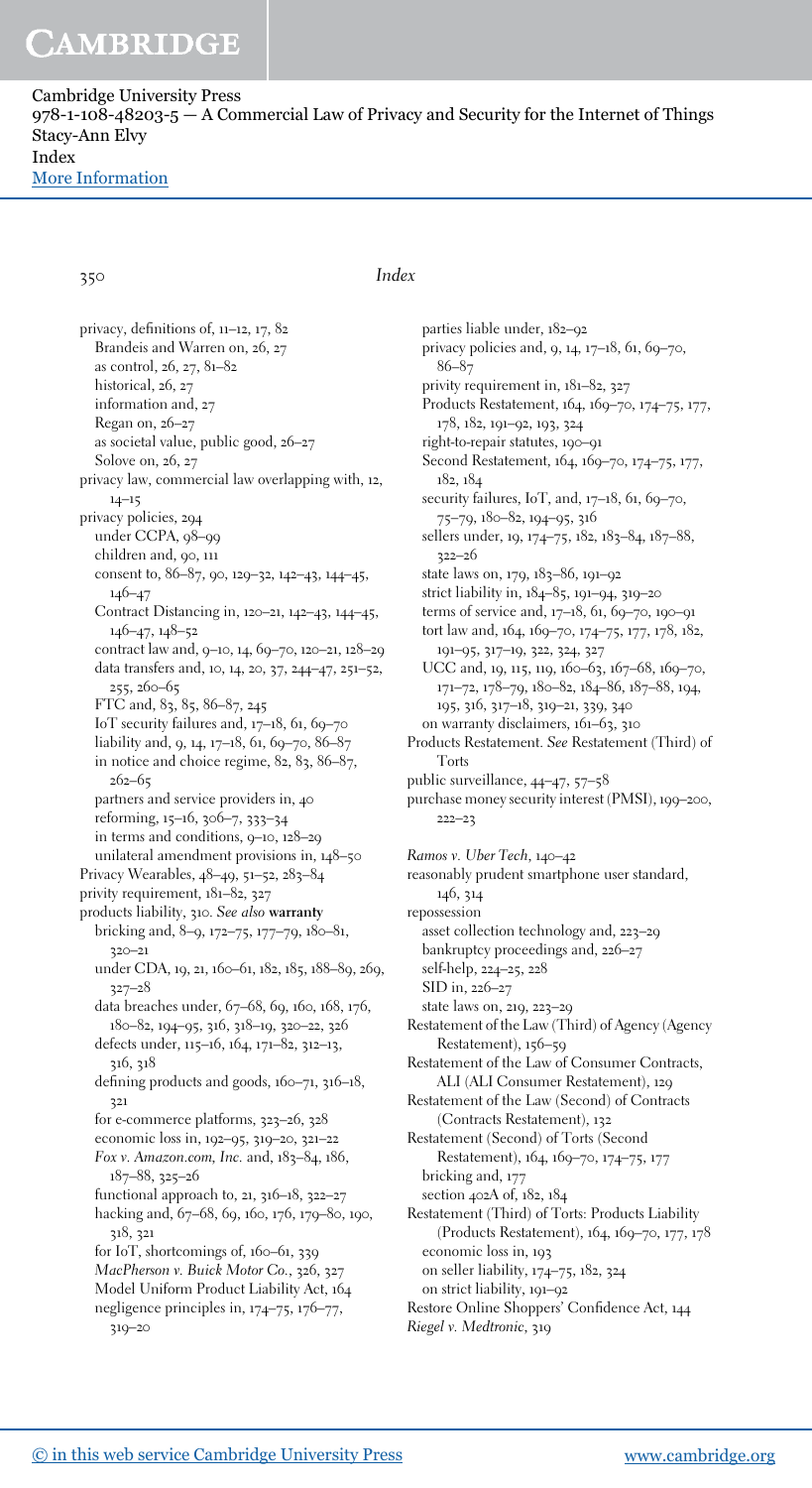Cambridge University Press  $978-1-108-48203-5 - A$  Commercial Law of Privacy and Security for the Internet of Things Stacy-Ann Elvy Index [More Information](www.cambridge.org/9781108482035)

### $Index$  351

right-to-repair statutes, 190–91 Rodman v. Safeway, Inc., 149–50 Rosenbach v. Six Flags Entertainment Corporation, 107–8 Rotkiske v. Klemm, 238, 328–29 scrollwrap agreements, 134–35, 136–38 Second Restatement. See Restatement (Second) of Torts sectoral approach, to privacy, 80-81 baseline statute correcting, 271–73, 292 FTC and gaps of, 82–83 gaps in, 18, 82–83, 90, 292 notice and choice model in, 338–39 secured financing transactions biometric data and, 255–56 data transfers in, 20, 244, 255–60, 336–38 reforms addressing, 336–38 under UCC, 15, 19–20, 21, 255, 256–60, 336–38 security failures, IoT, 37, 62–63, 64–69 anonymized, aggregated data and, 61, 68 cloud services and, 67–68 DDoS attacks, 60 external and internal insecurities, 17–18, 61 Krack vulnerability, 63-64 products liability and, 17–18, 61, 69–70, 75–79, 180–82, 194–95, 316 standardization, lack of, and, 65 standing requirements and, 75–79 state laws specific to, 112–15, 307–9 terms and conditions and,  $17-18$ ,  $61$ ,  $69-70$ updates and, 63-64 security-centered products, IoT, 49–51 self-help repossessions, 224–25, 228 self-regulation, corporate under FTC, 12, 18, 83-84, 90 notice and choice model in, 12–13, 18, 340 sensitive data, 236 baseline privacy and information security statute on, 299–301, 306, 337–38 under GDPR, 299 standing and, 75–77, 78–79 services, products and, 19 Sgouros v. TransUnion Corp., 139, 145–46 SID. See starter-interrupt device sign-in wrap agreements, 135, 136–37, 138, 148–49 SOPIPA. See Student Online Personal Information Protection Act, California Sorrell v. IMS Health Inc., 293 Spokeo, Inc. v. Robins, 72–73, 75–76, 270, 290–91 standing

baseline privacy and information security statute on, 290

Clapper v. Amnesty International USA on, 72–74, 75, 78 data breaches and, 72–79, 176, 318–19 IoT security failures and, 75–79 Spokeo, Inc. v. Robins on, 72–73, 75–76, 270, 290–91 starter-interrupt device (SID), 204–8, 213, 217–18 bankruptcy proceedings and, 226–27 CFPB consumer complaints on, 209, 211–12, 216–17, 219, 233–34 disclosure forms for, 209–12, 214–15, 217 payment reminder feature of, 216–17, 223, 227 post-default harms with, 218–20, 223 reforms for, 332 repossession law and, 223–27 state laws addressing, 229–31 state laws, 11, 81, 239 on asset collection technology, 223–31 on auto title lending, 233 baseline privacy and information security statute for, 20–21, 304–7 baseline statute and preemption of, 275–76, 303–4 on biometric data, 106–9, 306–7 BIPA, 106, 107–8, 109, 150, 290–91, 299, 300 CCPA as model for, 95–97, 304–5, 307 on consumer lending transactions, 197–201, 209, 225, 227, 233 on data breaches, 78–79, 112–15, 289, 290, 307–9 on data brokers, 101–2, 306–7 data security, recommendations for, 307–9, 337 deficiency claims in, 233 on electronic self-help, 229–31 FCC Privacy Rules, repeal of, and, 91–92 health-related data under, 105, 306–7 IoT security failures in, 112–15, 307–9 IoT-specific, 112–15, 307–9 net neutrality rules, 93–95 on PFP, Maine, 91–92 on products liability, 179, 183–86, 191–92 repossession under, 219, 223–29 SHIELD Act, 306–7, 308 shortcomings of, 80-81 on student data, 111–12 subprime auto lending industry and, 201, 209, 223–31 unequal privacy and security access and, 97, 99 Stimpson v. Midland Credit Management, 329–31 Stop Hacks and Improve Electronic Data Security (SHIELD) Act, New York, 306–7, 308 strict liability, 184–85, 191–94, 319–20 student data, 56–57, 111–12 baseline privacy and information security statute on, 300–1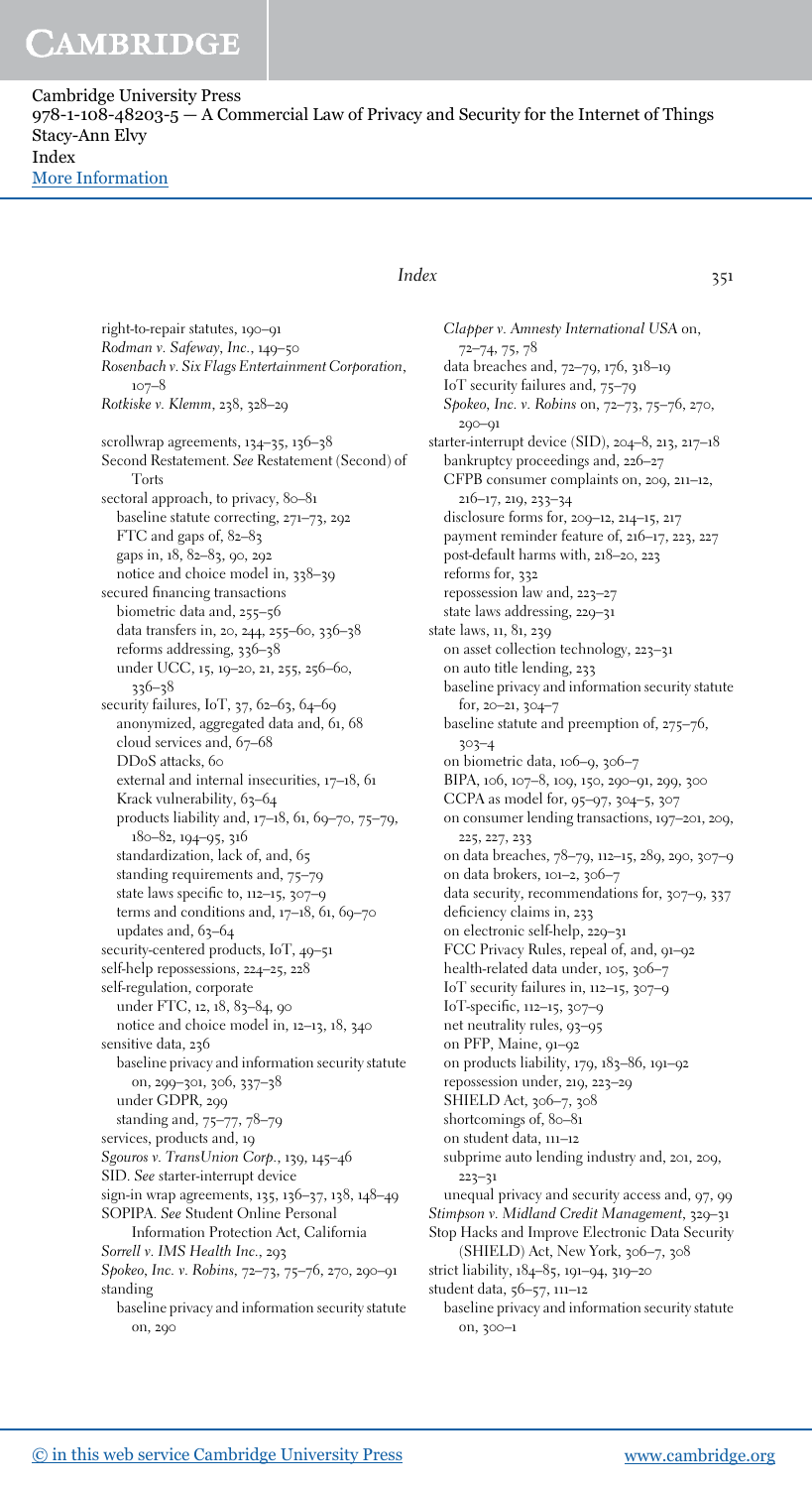Cambridge University Press  $978-1-108-48203-5 - A$  Commercial Law of Privacy and Security for the Internet of Things Stacy-Ann Elvy Index [More Information](www.cambridge.org/9781108482035)

352 Index

student data (cont.) facial recognition technology and, 301–3 FERPA on, 110–12, 131–32, 301, 302 Google collecting, lawsuit on, 111 state laws on, 111–12 Student Online Personal Information Protection Act, California (SOPIPA), 111–12 surveillance anti-IoT devices against, 48–49 biometric data and, 44–45, 46–47 government, 272 passive wiretapping, 77–78 public, 44–47, 57–58 surveillance capitalism, 30-31 targeted advertising, 142 terms and conditions, 15–16, 21, 134 Amazon, 146–47, 314 autonomous IoT and, 157 consent to, 119–20, 134–47, 245, 314 Contract Distancing with, 142–47, 148–50 data transfers in, 10, 14, 20, 244 Nest, 69, 191 privacy policies in, 9–10, 128–29 products liability and, 17–18, 61, 69–70, 190–91 Safe Wi-Fi, 42 Samba TV, 36-37 security failures, IoT, and, 17-18, 61, 69-70 Uber, cases on, 136–37, 138–42 unilateral amendment provisions in, 148–50 wrap formats in, 134–38, 141–42, 144–46, 148–49, 150, 278–79 Tex. Lottery Comm'n v. First State Bank of Dequeen, 337 third-party IoT devices Amazon and, 5–6, 9–10, 33–34, 131, 146–47, 186–87, 248–50, 324 Google and, 5–6 time-barred debts, 329–31 tort law data breaches and, 318–19 products liability and, 164, 169–70, 174–75, 177, 178, 182, 191–95, 317–19, 322, 324, 327 Products Restatement, 164, 169–70, 174–75, 177, 178, 182, 191–92, 193, 324 Second Restatement, 164, 169–70, 174–75, 177, 182, 184 Uber

Antman v. Uber Techs., Inc., 73–74 Cullinane v. Uber Techs, 139–40, 141–42 Johnson v. Uber Technologies, 141–42 Meyer v. Uber Techs, Inc., 136–37, 138–40, 141–42, 147

price discrimination by, 55–56, 282–83 Ramos v. Uber Tech, 140–42 terms of service and, cases on, 136–37, 138–42 UCC. See Uniform Commercial Code UCITA. See Uniform Computer Information Transactions Act ULC. See National Conference of Commissioners on Uniform State Laws unconscionability, 151–52, 162 unequal access, privacy and security, 48, 52 bricking, limiting access and, 174 CCPA and, 97 for children, 53–54 in consumer lending, 196–97 in COVID-19 response, 54 data deletion rights mitigating, 283–84 FTC and, 88–89 in PDE, 53–54 in PFP, 49–50, 51–53, 265 smartphones and, 50-52 state laws and, 97, 99 to VPN, 49 wearable anti-IoT devices and, 48–49, 51–52, 283–84 Uniform Commercial Code (UCC), 13, 139–40 agency principles in, 156 Article 1, 13, 121–22, 123 Article 2, 14, 18-19, 121-22, 132, 161, 163, 167-68, 169–70, 171–72, 178–79, 182, 185–86, 187–88, 194, 316–18, 319–20, 321–22 Article 2, amending, 162–64, 319–22, 339 Article 2, functional approach for, 319–22 Article 2A, 161, 178, 224, 230 Article 2B proposed for, 126–27, 132–33, 134, 162, 339 Article 9, 15, 198–99, 200, 201, 223–24, 228, 230–31, 233, 255, 256–60, 337 Article 9, amending, 21, 199–201, 333, 336–38 asset collection technology and, 15, 19–20, 223–24, 225, 228, 230–31, 333 auto title lending under, 233 on bankruptcy proceedings, 260 bricking under, 178–79 consent under, 15, 132 consumer lending and, 198–201, 223–24, 225, 228, 230–31, 233 consumer protection inadequate in, 126, 127

cure, right to, under, 219 data use and, 15, 256–60

economic loss under, 194, 319–20

intangibles under, 256–58, 259

for IoT, functional defects under, 318

law merchant narrative in, 123–25